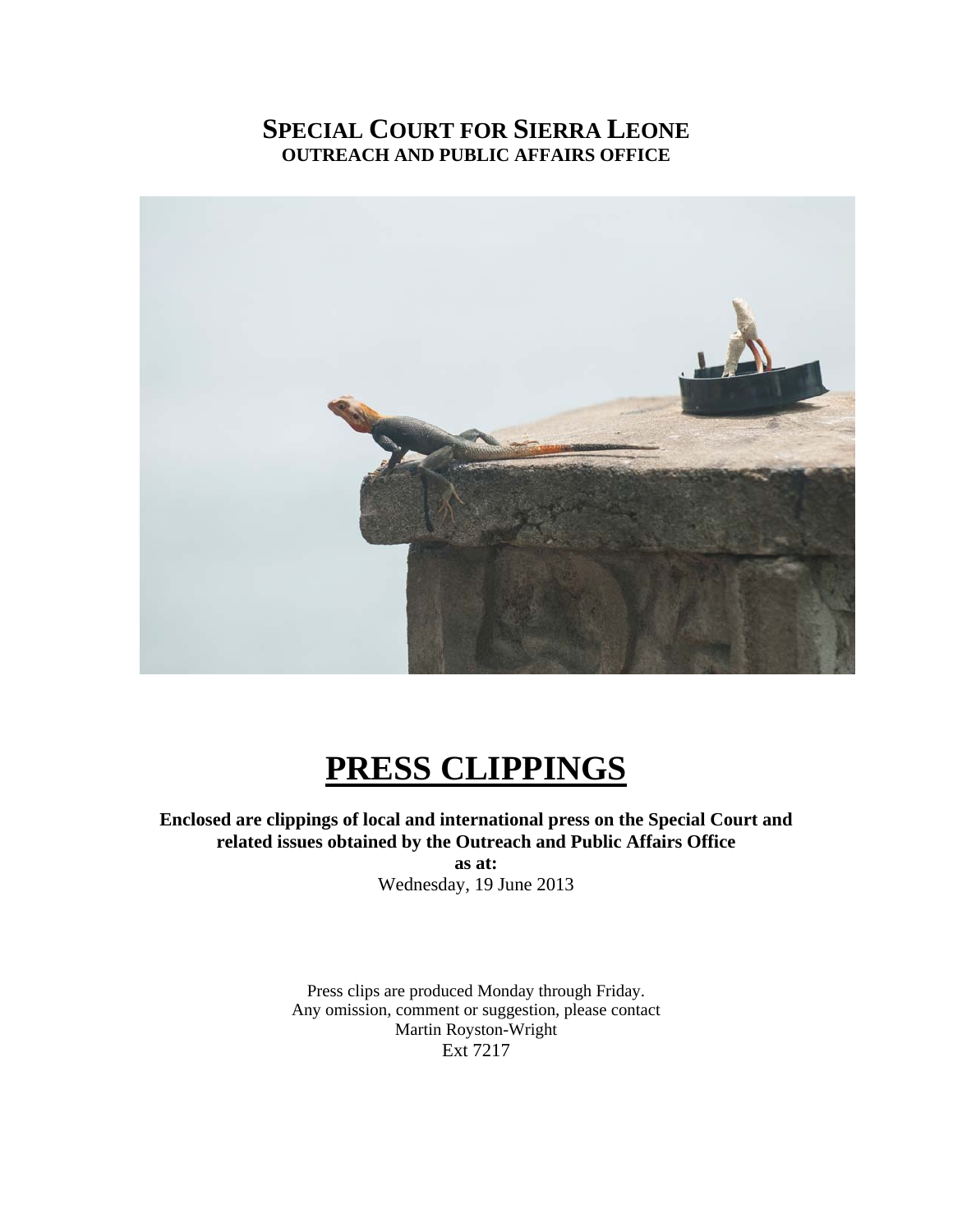| <b>Local News</b>                                                                     |             |
|---------------------------------------------------------------------------------------|-------------|
| <b>ICC Trial: Kenya's Ruto Partially Exempted from Attending / Daily Express</b>      | Page 3      |
| Saif al-Islam to Be Tried in Libya in August / The Examiner                           | Page 4      |
| <b>International News</b>                                                             |             |
| Africa: ICC's Funders Seek Greater Efficiency / Institute for War and Peace Reporting | Pages 5-9   |
| Sierra Leone: Investigate Alleged Rebel Arms Supplier / Human Right Watch             | Pages 10-11 |
| Liberians Seek War Crimes Court / The New Dawn                                        | Page 12     |
| Liberia Strife Toll: Starvation, Massacres, Child Soldiers, Rape / InsightNews.com    | Pages 13-14 |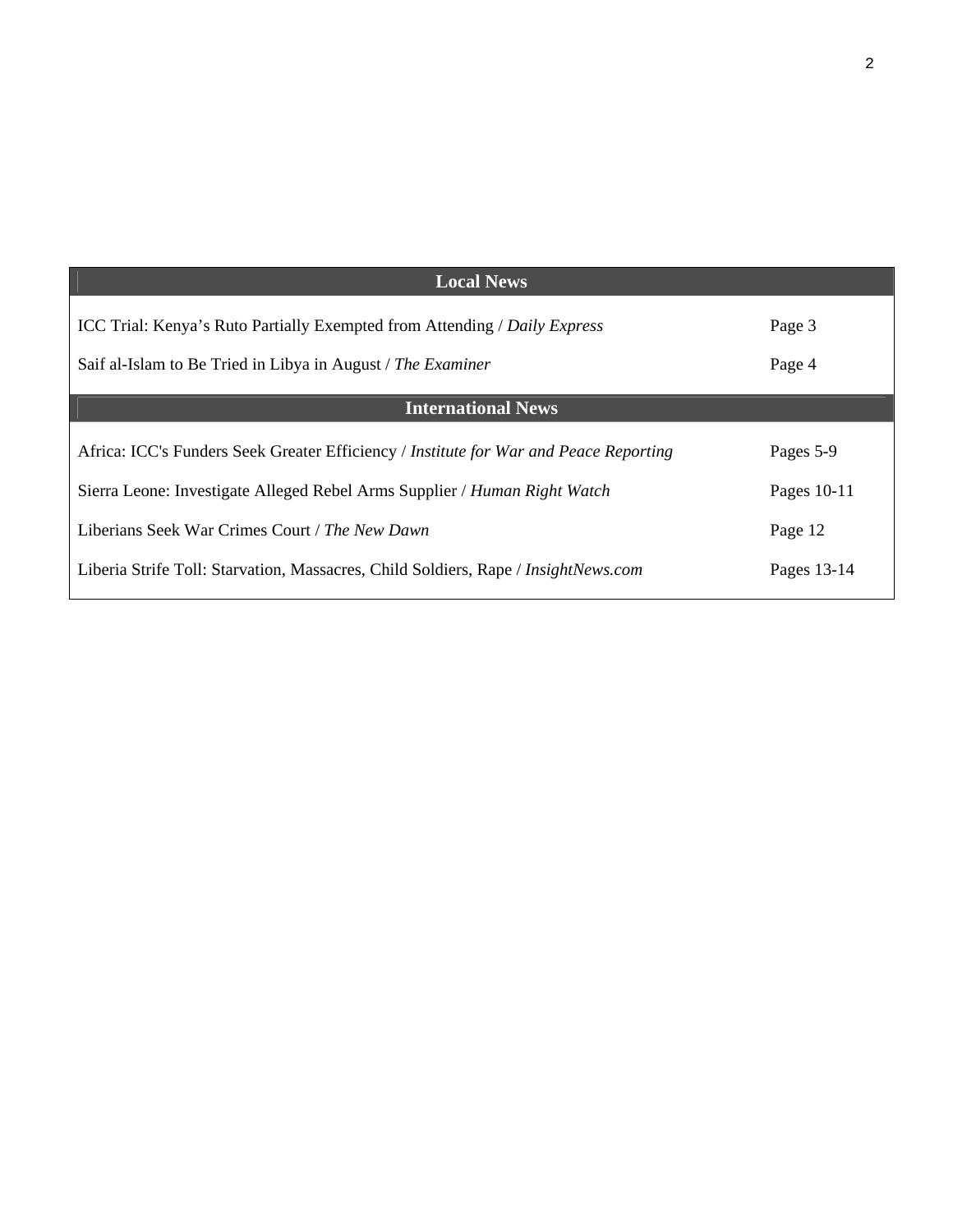# **ICC trial: Kenya's Ruto 'partially** exempt' from attending

The International Criminal Court (ICC) has ruled Kenyan Deputy President William Ruto only needs to be "physically present" at key sessions of his trial, due to start in September. Mr Ruto, accused of crimes against humanity, had requested to participate in the trial via video link. The court said it had partially granted his request to

*Nilliam Ruterinsist* lhe innod **LASICE** 

accommodate the "demanding functions" of his office.Mr Ruto has denied orchestrating 2007 postelection violence. He has been indicted alongside President Uhuru Kenyatta. Both men were on opposite sides in the ballot six years ago. Some 1,200 people died and more than 500,000 fled homes in the post-election unrest, which brought the country to the brink of civil war.

#### No immunity

The ICC said Mr Ruto would have to attend the opening and closing statements of all parties and participants, and "when victims present their views and concerns in person during the trial". He would also be required to attend the delivery of the judgment and, if applicable, sentencing. "The Rome Statute does not afford any immunity based on official capacity," the court said in a statement. "Permission granted Mr Ruto to not be continuously present was strictly for purposes of accommodating the demanding functions of his office as Deputy Head of State of Kenya and not merely to gratify the dignity of his own occupation of that office." Earlier this month, judges at the ICC accepted a request by Mr Ruto's lawyers to delay his trial and obtain more time to prepare his defence.

The court also recommended parts of the trial should be held in Kenya or Tanzania. The announcements came after weeks of pressure from other African states and the African Union to drop the charges against Mr Kenyatta and his deputy. The AU said the ICC was being racist by only prosecuting cases in Africa - an allegation the chief prosecutor, who is from The Gambia, denies by saying she is standing up for the African victims of crimes against humanity.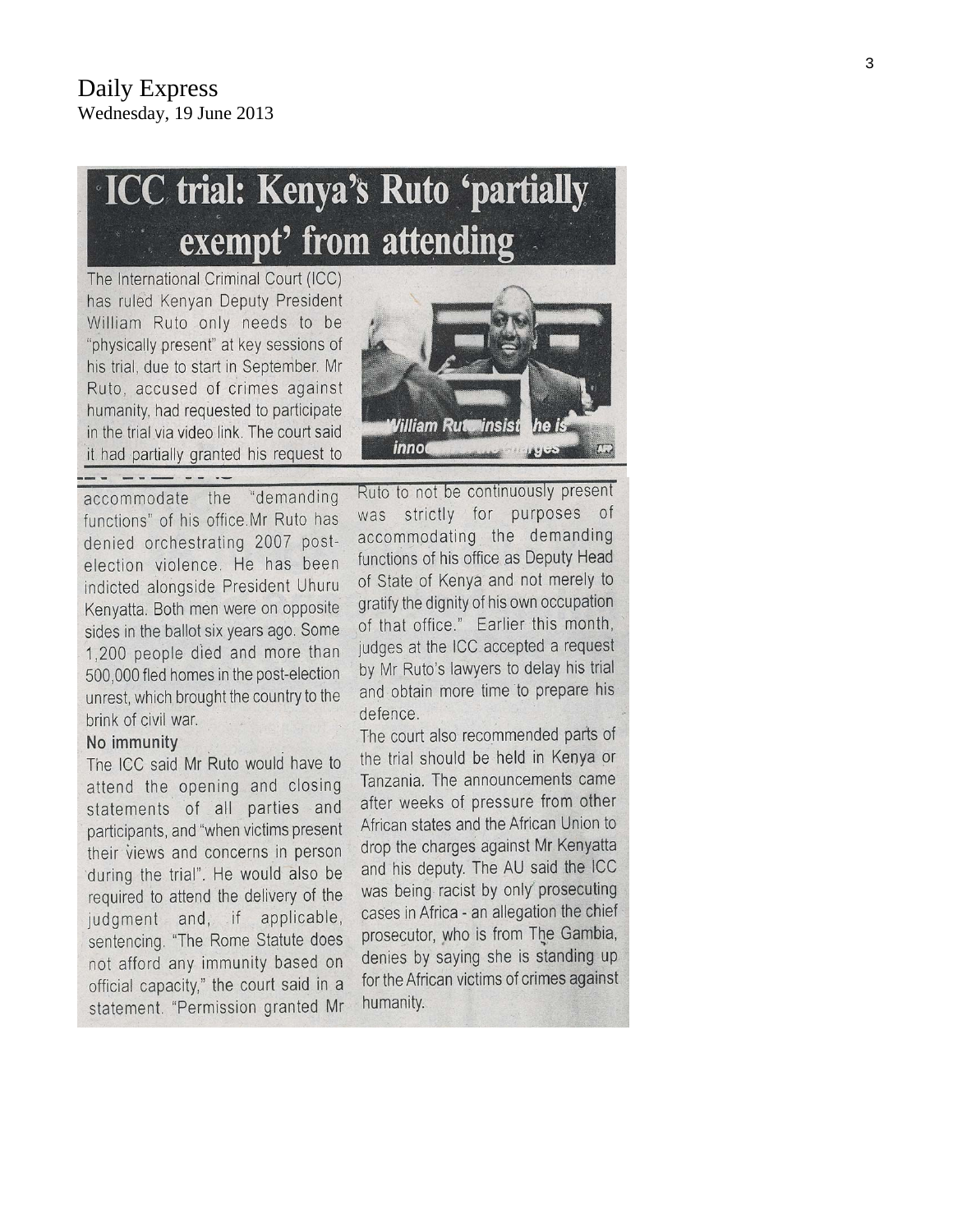

Saif al-Islam Gaddafi has been held in Zintan since 2011 Saif al-Islam Gaddafi, the son of former leader Libyan Col Muammar Gaddafi, will be tried in August, the prosecutor's office has announced. It said the case against him and other senior regime members would include charges of forming criminal gangs, inciting rape and illegal detentions. Prime Minister Ali Zeidan told the BBC that they would "receive a fair trial". Libya has resisted the International Criminal Court's requests to extradite Saif al-Islam for trial in The Hague. He is wanted by the ICC on war crimes charges, but Tripoli insists he will be prosecuted at home, where he could face the death penalty. Among those who are expected to go on trial in August are Col Gaddafi's intelligence chief Abdullah al-Senussi and ex-Prime Minister al-Baghdadi al-Mahmoudi.Saif al-Islam is currently being held in the western Libyan town of Zintan, following his capture by militiamen at the end of 2011. He was considered the most likely successor to Col Gaddafi before the uprising that led to his father's downfall two years ago. In January, Saif al-Islam Gaddafi appeared in Zintan's court in a separate case on the accusations of trading information threatening Libya's national security. That trial was later postponed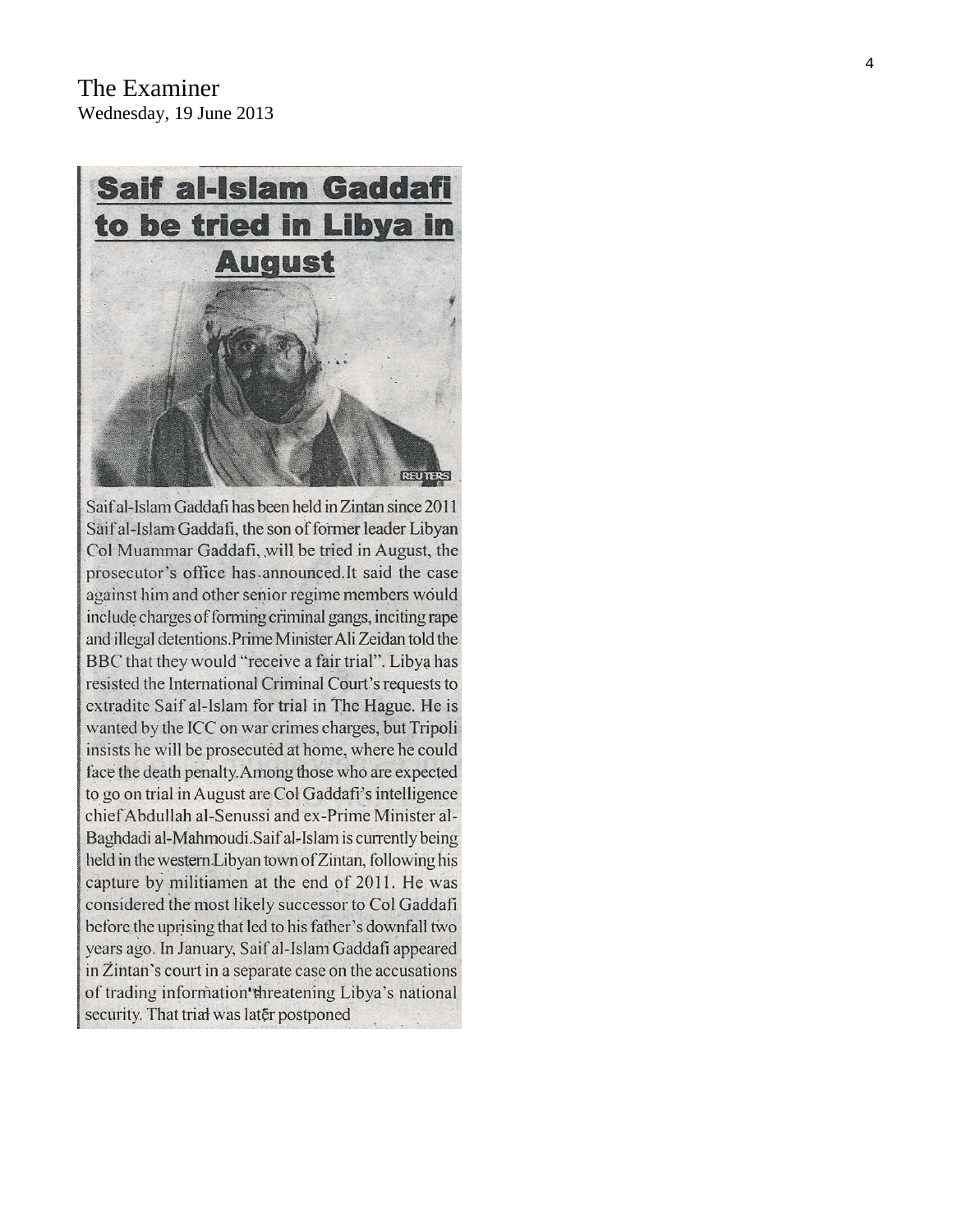## Institute for War and Peace Reporting

Tuesday, 18 June 2013

#### **Africa: ICC's Funders Seek Greater Efficiency**

By Blake Evans-Pritchard, Simon Jennings

As the court asks for a bigger budget, it will need to consider where cost savings can be made.

The gleaming new front desk which greets visitors as they enter the International Criminal Court's, ICC, Hague-based headquarters does not exactly scream austerity.

Renovating the entrance lobby, which is jointly shared with Eurojust, a judicial agency of the European Union, cost 50,000 euro, 66,000 US dollars, according to diplomatic sources.

Given that the ICC is due to move to new premises within the next couple of years, such apparently lavish spending rankles with the governments that pay for it, particularly at a time when they are cutting expenditure at home.

The 25,000 euro spent on the lobby - Eurojust paid the other half - is of course just a tiny fraction of the court's overall budget, set at 109 million euro, 145 million dollars, for 2013. Court insiders say that the new lobby has improved security and saves energy through better insulation, thus reducing costs.

For officials in many of the contributing states, however, this kind of expenditure is symptomatic of the way the court operates, and is one of the reasons why they are reluctant to give it the money it badly needs.

Questions have been raised about a wide range of ICC expenditure, from travel costs to current management structures, and the contributing countries want action.

"We believe there is a need for the ICC to challenge itself more on its needs and required budget so that it can ensure that its operations are as effective and efficient as possible," a spokesperson for the British Foreign and Commonwealth Office told IWPR. "It isn't possible to put a price on justice, but there are areas where we need more information from the court as to how certain budget lines are spent and how they contribute to the overall effectiveness and efficiency of the court."

Other governments that are major contributors to the ICC budget hold similar views, although officials were not willing to be quoted on the record.

#### **DOUBTS ABOUT FINANCIAL PRUDENCE**

The ICC's budget is set by the Assembly of the States Parties to the Rome Statute or ASP, made up of the governments which signed up to the court's founding charter. In recent years, the ASP has been criticised for adopting a zero-growth policy for funding the court, even though the geographical scope of investigations has greatly expanded.

Many ASP members question whether the court is getting the most out of its current budget. The thinking is that if the ICC cannot be trusted to make every penny count, then it should not be entitled to more money.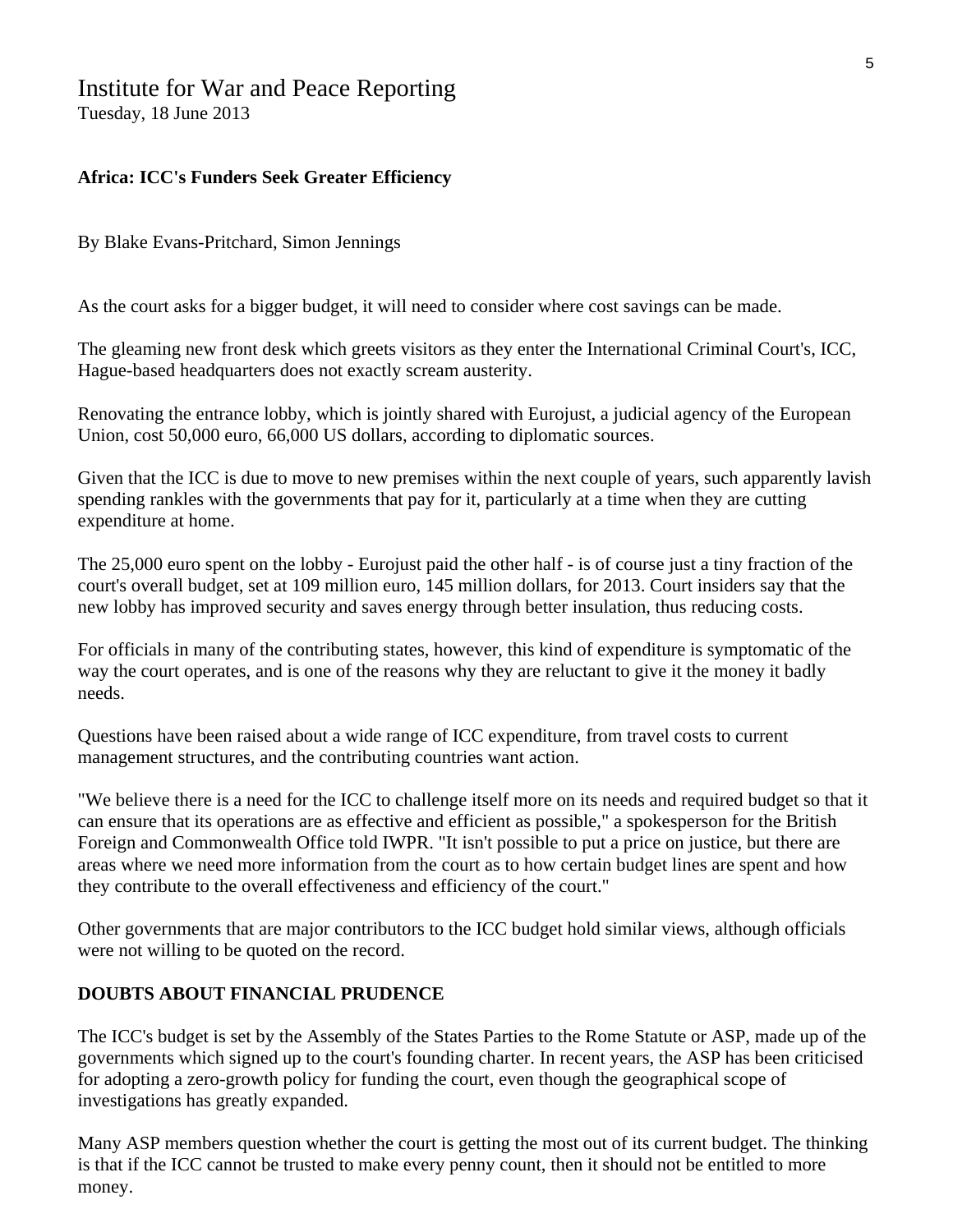Some have voiced concerns, for example, over the amount being spent to furnish the ICC's new headquarters, which it is due to move into in 2015. New desks in the building reportedly cost 6,000 euro each.

According to the FCO, the British government has asked the court to provide more information about why certain costs are so high, with a view to "challeng[ing] their assumptions in order to reduce costs".

"These areas include things like the cost of office equipment, travel and provision of services," the FCO spokesperson said. "We are asking [the court] to be creative and inventive in how it finds efficiencies, for example through procurement, and revising policies so as to reduce costs - [such as] how long computers are kept for - so that this money can be used in support of the court's work in other areas."

Herman von Hebel, who replaced Silvana Arbia as the court's registrar in March, recognises these concerns and has promised to address them.

"It is all about developing trust," he told IWPR. "What I would like to do is develop a transparent discussion with the ASP to show exactly what our needs are and what we can do with the money that we are being provided with. When we speak about efficiency, there's always room for critically assessing one's own working methods."

Von Hebel says that one of his priorities will be to look at the registry - the body in charge of administrative and financial management at the ICC - and to explore ways of doing more for less money.

"We need to be very specific about exactly what our needs are," he said. "I think that this is something that could be done not only within the registry, but on a court-wide basis."

Von Hebel certainly has the credentials for tackling budgetary constraints, and member states seem to have faith that he will make a difference.

He spent three years as deputy registrar and then registrar at the Special Court for Sierra Leone in Freetown, followed by a similar period as deputy registrar and then registrar at the Special Tribunal for Lebanon, based in The Hague.

Both of those courts rely heavily on short-term voluntary funding, which often places tremendous pressure on their budgets.

"In these other tribunals, I led forthright internal discussions about our needs and resources, and was often perceived as tough in terms of the budget," Von Hebel said. "Perhaps this is my Dutch nationality, but I hope that this is a reputation I will also have with the Assembly [of States Parties]."

#### **PRESSING NEED FOR MORE FUNDS**

There has never been greater urgency for the ICC to show that it is a responsible organisation that can be entrusted with more funding.

The court has come in for serious criticism in recent months following a string of failed investigations that have left prosecutors unable to bring enough evidence against suspects. (See ICC Under Fire Over Investigations)

Supporters of the court say the Office of the Prosecutor is overstretched and needs more funding to enable it to conduct investigations to the necessary standard.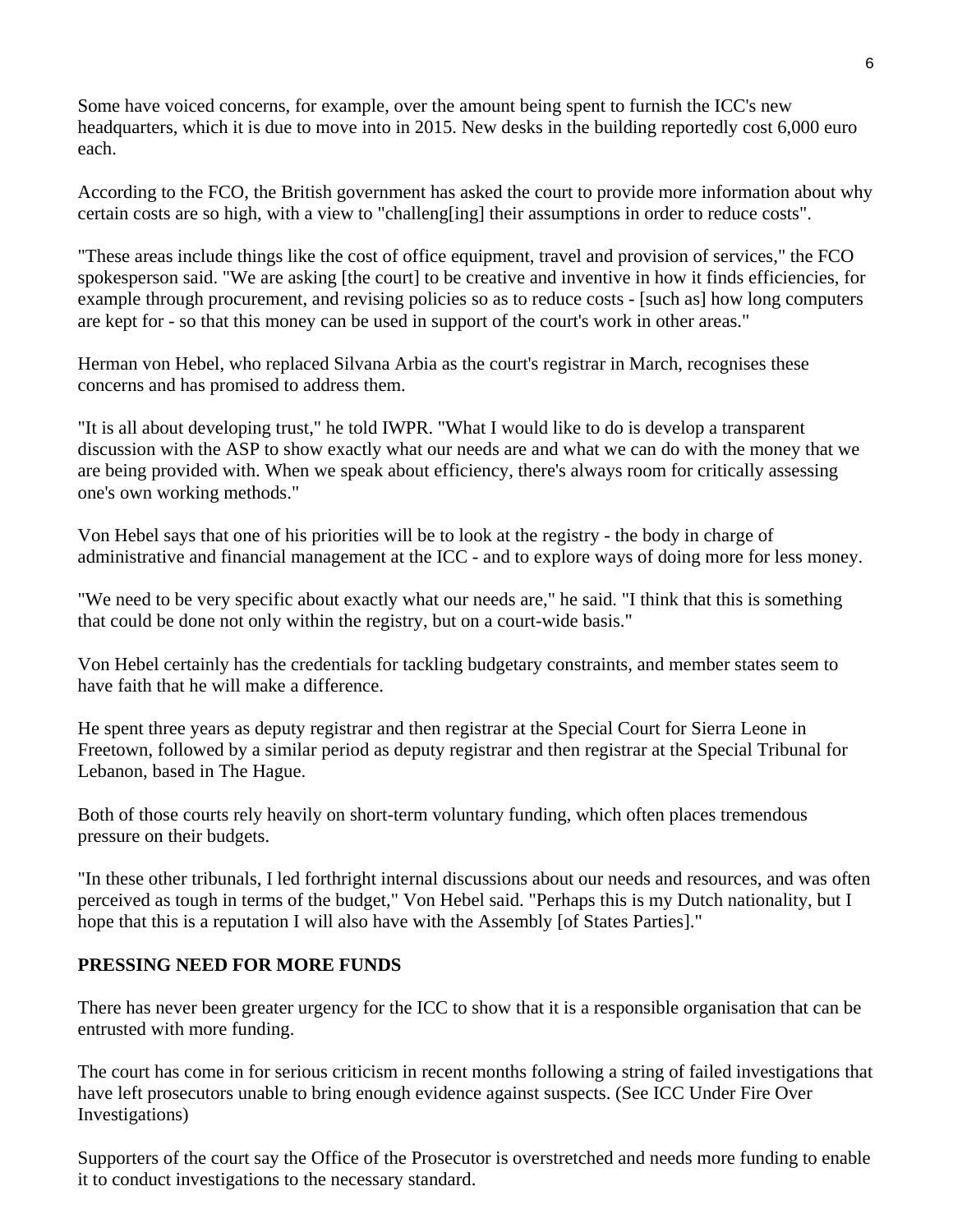Four years ago, the ICC was investigating just four situations, in the Democratic Republic of Congo, Uganda, Darfur and the Central African Republic. Since then, it has added four more investigations, in Kenya, Libya, Mali, and the Ivory Coast.

At the same time, the court's budget has barely increased at all, inching up from 101 million euro in 2009 to this year's 109 million.

"We see that there's a real problem with the number of investigations increasing whilst the number of investigation teams remain the same," Jonathan O'Donohue, legal adviser at the advocacy organisation Amnesty International, said. "Staff often have to be moved around in order to cover the increased workload. The ultimate goal must be for the court to function effectively, but this is constantly overshadowed by the zero-growth argument."

Von Hebel recognises that certain areas of the court are in desperate need of more funding, and he hopes that by making savings elsewhere he can persuade member states to increase the overall allocation.

"The prosecutor is in dire need of more resources to do investigations," said Von Hebel. "Compared with other courts and tribunals, the number of staff per investigation is extremely low. If you have eight situations and just over 60 investigators, then you have a very tough job. We have discussed already with the prosecutor how we can internally streamline to further support this work. All member states have significant financial challenges at the moment, so we need to recognise this and create a culture of transparency, trust and confidence within our organisation."

#### **MAKING A DIFFERENCE**

It is too early to tell whether the new registrar's good intentions will make a meaningful difference to ICC expenditure, and there are few signs that member states are prepared to loosen their purse strings just yet.

This year's negotiations on the budget are under way, and it is unlikely that anything more than a very slight increase will be agreed when member states meet in New York in November.

Still, diplomatic sources indicate that if the ICC is able to increase the ASP's confidence in it by demonstrating a high level of transparency, subsequent years could see real steps towards addressing its funding needs.

"The court's willingness to respond to requests from the ASP on how it views and manages its budget has improved over the last few years," the FCO spokesperson said. "We can see a growing partnership between the ASP and the court to develop and improve the overall efficiency of its operations."

A source in another ASP member told IWPR, "The ICC has not always fostered a high level of trust with member states, which can make it difficult for the court to clearly show that it should be entitled to more funds. Things have improved noticeably since the low point of 2010, though, and we hope this continues."

Von Hebel says that it is soon to say which areas can be subject to efficiency savings. Nevertheless, a draft report prepared by the consultancy firm PricewaterhouseCoopers offers some clues.

The document, seen by IWPR, was prepared at the request of the ASP's Committee on Budget and Finance, which wanted an external assessment of the court's organisational structure and a view on where savings might be made.

The report focuses primarily on changes to the registry and the judiciary. A separate report looking at the Office of the Prosecutor is being worked on at the moment.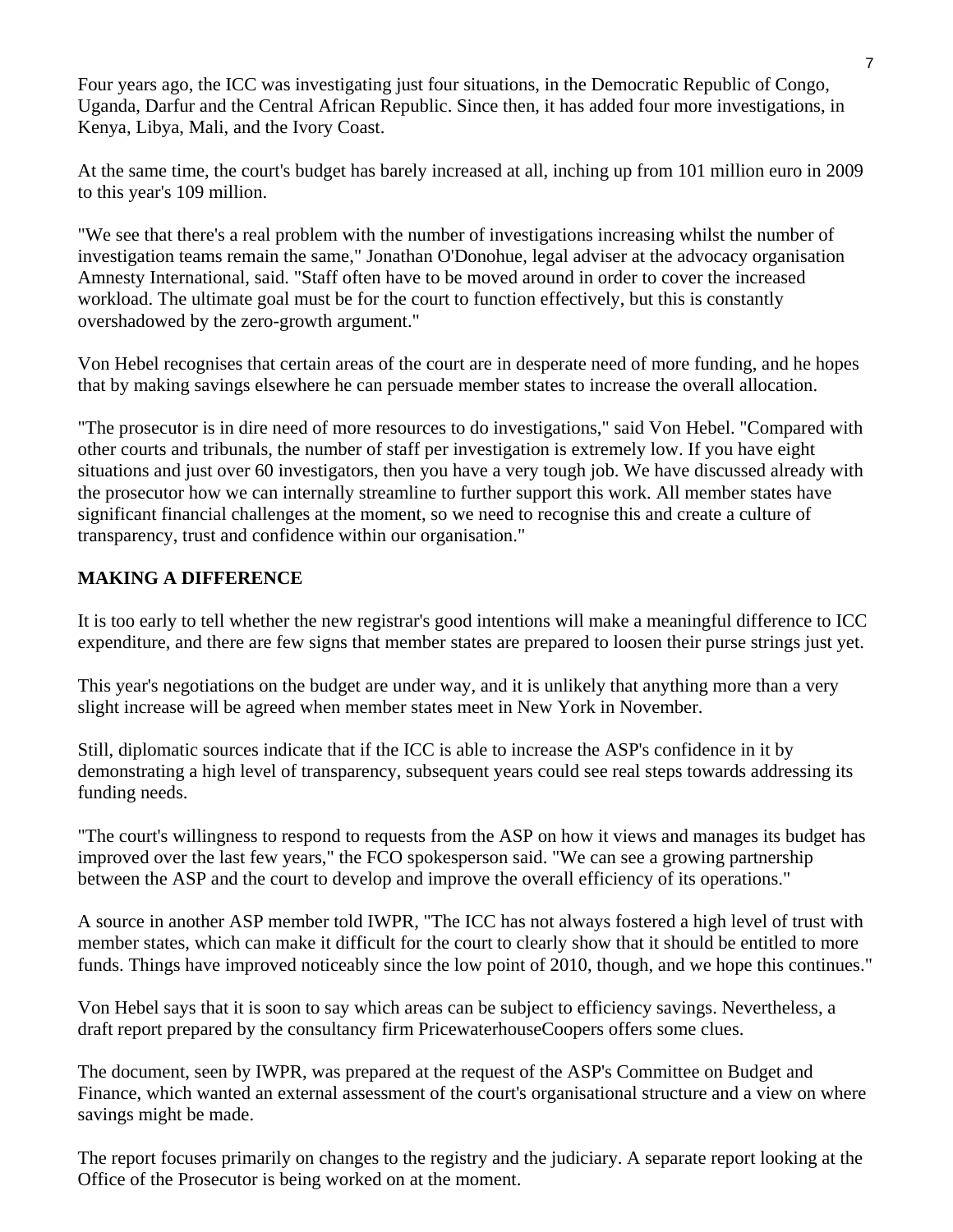"It can be concluded that the registry should seek to reduce its structural complexity with clear hierarchical and escalation lines, with a view to strengthening internal (and thereby external) cooperation and coordination," the report states.

In his interview with IWPR, Von Hebel indicated that the registry's managerial structure was an area he would be looking at.

The report also says that the registry suffers from a lack of adequate performance measurements, hampering efficient and targeted application of budget funds.

The report also recommended better communication among different ICC departments, suggesting that some of their functions may overlap.

The PricewaterhouseCoopers consultants also tackled the issue of staffing, which, according to the latest figures from the court, eats up nearly 70 per cent of the budget.

Finally, the report notes a lack of staff motivation in some areas of the court, largely caused by a lack of career opportunities and general dissatisfaction with the performance appraisal system.

#### **MEASURING JUSTICE**

In national courts, it is quite common to use a series of benchmarks to measure the effectiveness of the justice process.

Pim Albers is a policy advisor within the Dutch ministry of justice and a senior researcher at the Hague Institute for Global Justice. He says it is normal practice, for example, to look at the duration of cases of a similar type and the ratio between incoming and completed cases.

However, it is not clear whether this would readily translate to the sphere of international justice, given the many variables that affect the success of any given investigation or prosecution.

"A court is not a factory that produces shoes," Von Hebel said. "There are all sorts of factors that determine the effectiveness of the court. Whilst it may be useful to have a look at some quantitative factors such as the number of court hearings or the number of ongoing investigations, it's also a question of what you can achieve on the ground, and it's far too early in the court's lifespan to make a complete assessment of this."

Albers recognises that things work very differently at the ICC, and that there are huge challenges in comparing one trial or country situation with another. However, he thinks that some steps could be taken in this direction.

"It would be useful if the ICC could publish a breakdown of the time required by staff in order to reach a judgement," he said. "It would be useful to measure how long it takes to prepare an indictment, how much time is spent on the investigation, how long the trial phase lasts. Then the court might be able to draw some useful conclusions about where cost savings would make most sense."

Albers points out that such performance indicators might also reveal other valuable facts about the process of international justice, beyond merely where inefficiencies lie.

He suggests, for example, that it might be helpful to compare the number of indictments with the number of trials concluding, either in a conviction or an acquittal.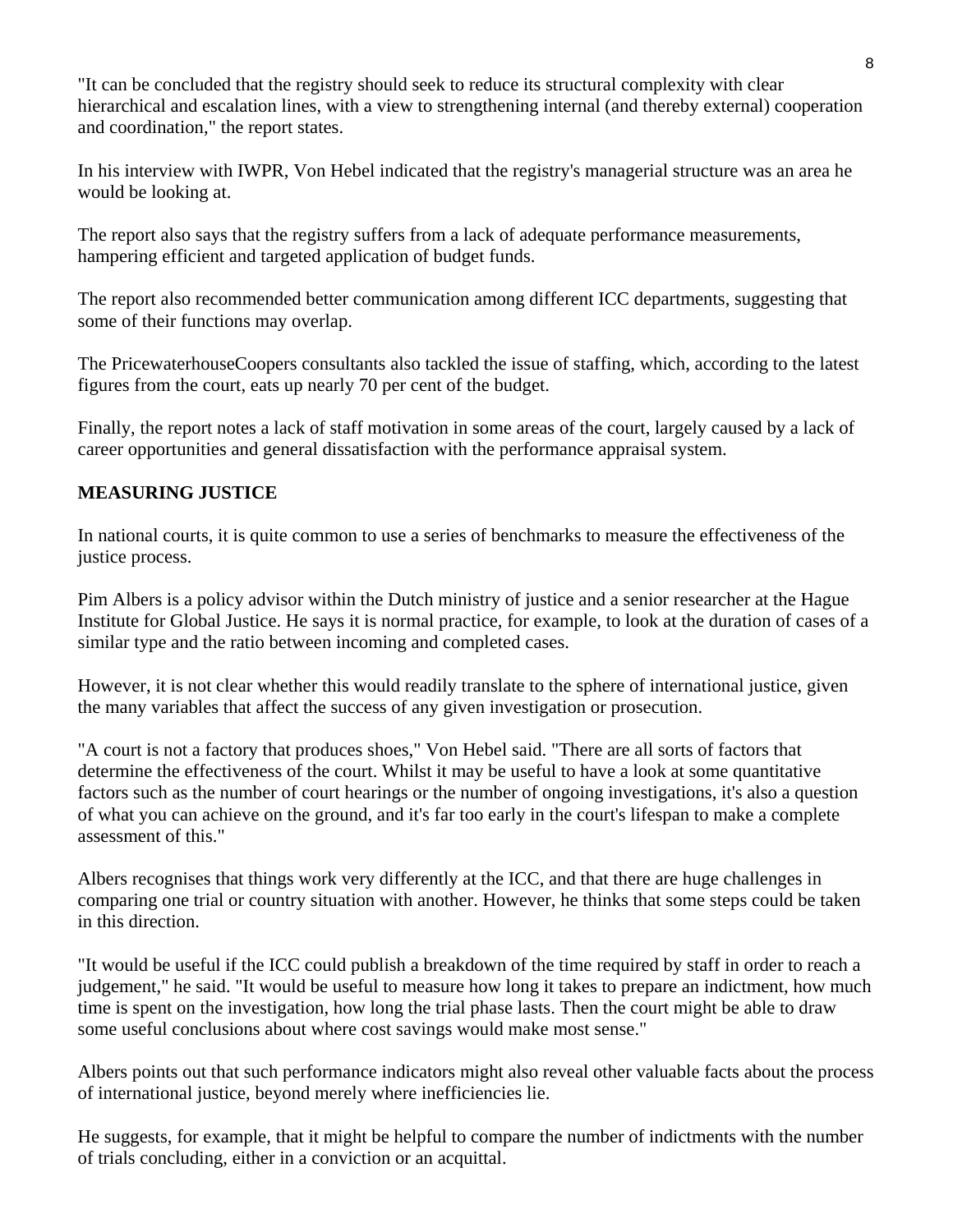"A particularly high ratio... could indicate a high-level of cooperation with the situation country," he said. "Conversely, a particularly low ratio may mean the level of cooperation is insufficient and steps should be taken. Performance indicators are useful at showing where the bottlenecks lie."

Patrick Vinck, a research scientist at the Harvard Humanitarian Initiative, a centre within Harvard university, has been looking at ways in which indicators can be used to measure the effectiveness of outreach - the efforts made to communicate with people affected by the trial in the country concerned.

In the past, the court has been criticised for cutting its outreach programmes too quickly, since they are often viewed as a "non-core" function. This is something that Von Hebel wants to change.

"The key challenge is to decide what exactly you are trying to measure and what you are trying to do with outreach," Vinck said. "If you are only trying to measure how much people have heard about the court or a particular trial, then things are fairly straightforward. But if you're trying to capture true understanding of the trials, then measuring the impact becomes much more complex."

Vinck says the methodology he uses is the same as might be used to measure the extent of a disease.

"We interview representative samples of the population and use this data to measure the prevalence of knowledge, attitudes and perceptions," he said.

Whilst Vinck does not think it makes sense for benchmarks to be used to shape the budget, he nonetheless sees it as important to gather this kind of data, as a way of finding out whether ICC outreach work is effective, and whether more funding is needed. For example, past research into outreach activities in the Central African Republic, CAR, revealed that awareness of the ICC was especially low among women, even though gender-based violence forms a large component of the ongoing case against Jean-Pierre Bemba, a Congolese politician accused of crimes in CAR.

"The budget for outreach in the ICC is ridiculously small," said Vinck. "By evaluating their own work and effectiveness, outreach units can better demonstrate what their needs are."

Blake Evans-Pritchard is an IWPR contributor in The Hague and Simon Jennings is IWPR's Africa Editor in London.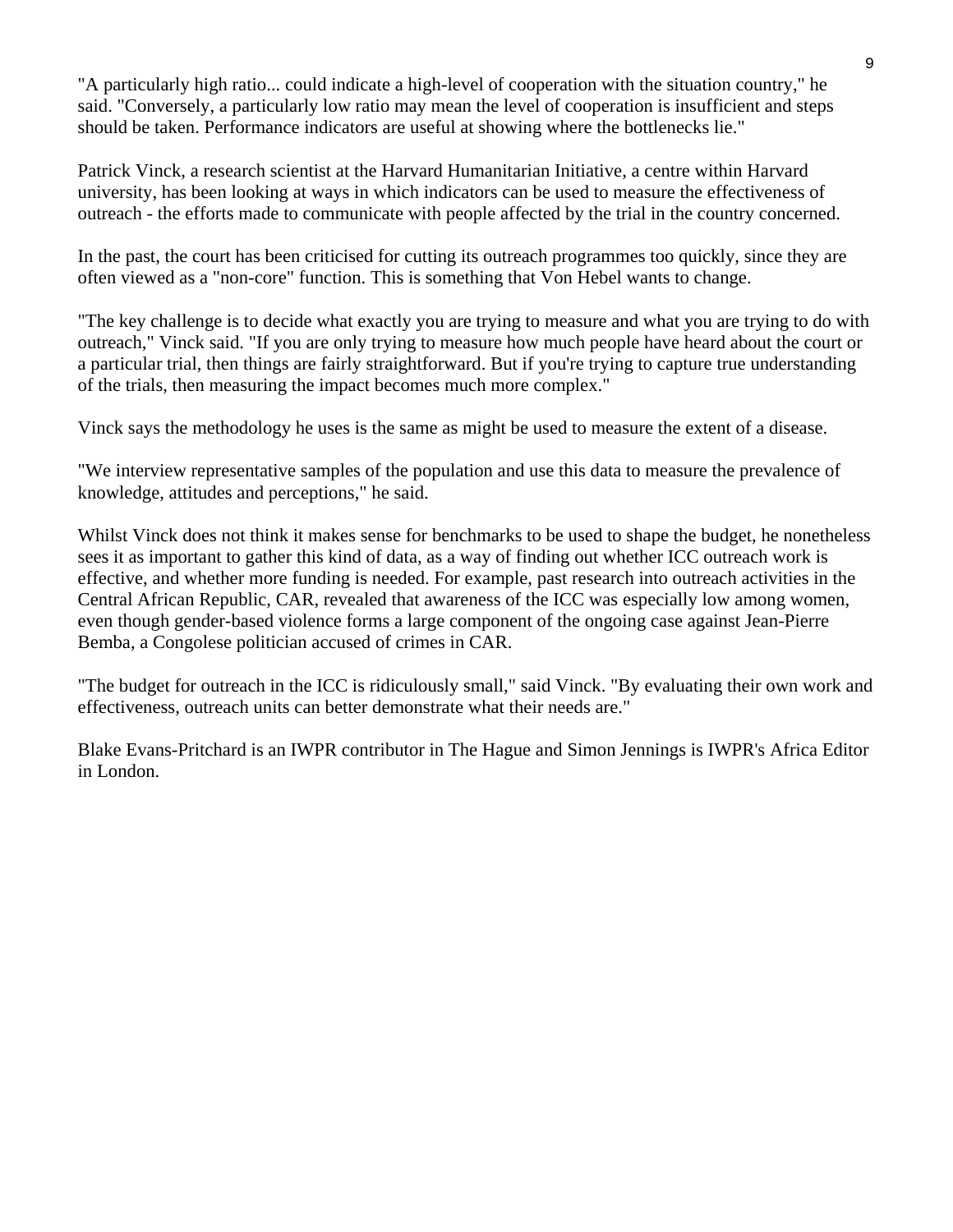# Human Right Watch

Wednesday, 19 June 2013

#### **Sierra Leone: Investigate Alleged Rebel Arms Supplier**

Former Associate of Charles Taylor, Rebels Identified in Freetown

(Nairobi) – The Sierra Leone authorities should open a criminal investigation of a suspected arms supplier for his alleged involvement in international crimes during Sierra Leone's civil war. This would be Sierra Leone's first purely domestic prosecution in relation to war crimes or crimes against humanity committed during its 11-year armed conflict, which ended in 2002.

Ibrahim Bah, also known as Ibrahim Balde, is a Senegalese national who allegedly provided arms and materiel to the rebel Revolutionary United Front (RUF), according to a United Nations panel of experts and the UN-backed Special Court for Sierra Leone. The RUF committed widespread and systematic abuses against civilians characterized by murder, mutilation, amputation, torture, rape, and forced abductions during the war.



*Revolutionary United Front rebels patrol through downtown Freetown on June 7, 1997. © 1997 Reuters* 

*Ibrahim Bah was allegedly involved in arming and supporting Sierra Leone's rebels, who committed massive atrocities during the country's 11-year civil conflict. Now that Bah has been located in Freetown, Sierra Leone authorities should promptly open a criminal investigation.* 

"Ibrahim Bah was allegedly involved in arming and supporting Sierra Leone's rebels, who committed massive atrocities during the country's 11-year civil conflict," said Corinne Dufka, senior West Africa researcher at Human Rights Watch. "Now that Bah has been located in Freetown, Sierra Leone authorities should promptly open a criminal investigation."

Bah has been subject to a UN-imposed travel ban since 2004 for his alleged role in illegal arms and diamond dealing and for supporting former Liberian President Charles Taylor's effort to destabilize Sierra Leone. He was believed to be living in Burkina Faso, but a new report issued by a UN panel of experts on May 31, 2013, found that Bah has been living in Sierra Leone since 2008.

The UN-backed Special Court for Sierra Leone found that Bah was a close associate of Taylor, who was convicted by the court in 2012 for his role in providing arms and other assistance to the rebels. Taylor's conviction is on appeal. From 2002 to 2009, the Special Court tried and convicted three former leaders of the RUF rebels, three former leaders of the rebel Armed Forces Revolutionary Council, and two former members of a pro-government civil defense militia, in addition to Taylor.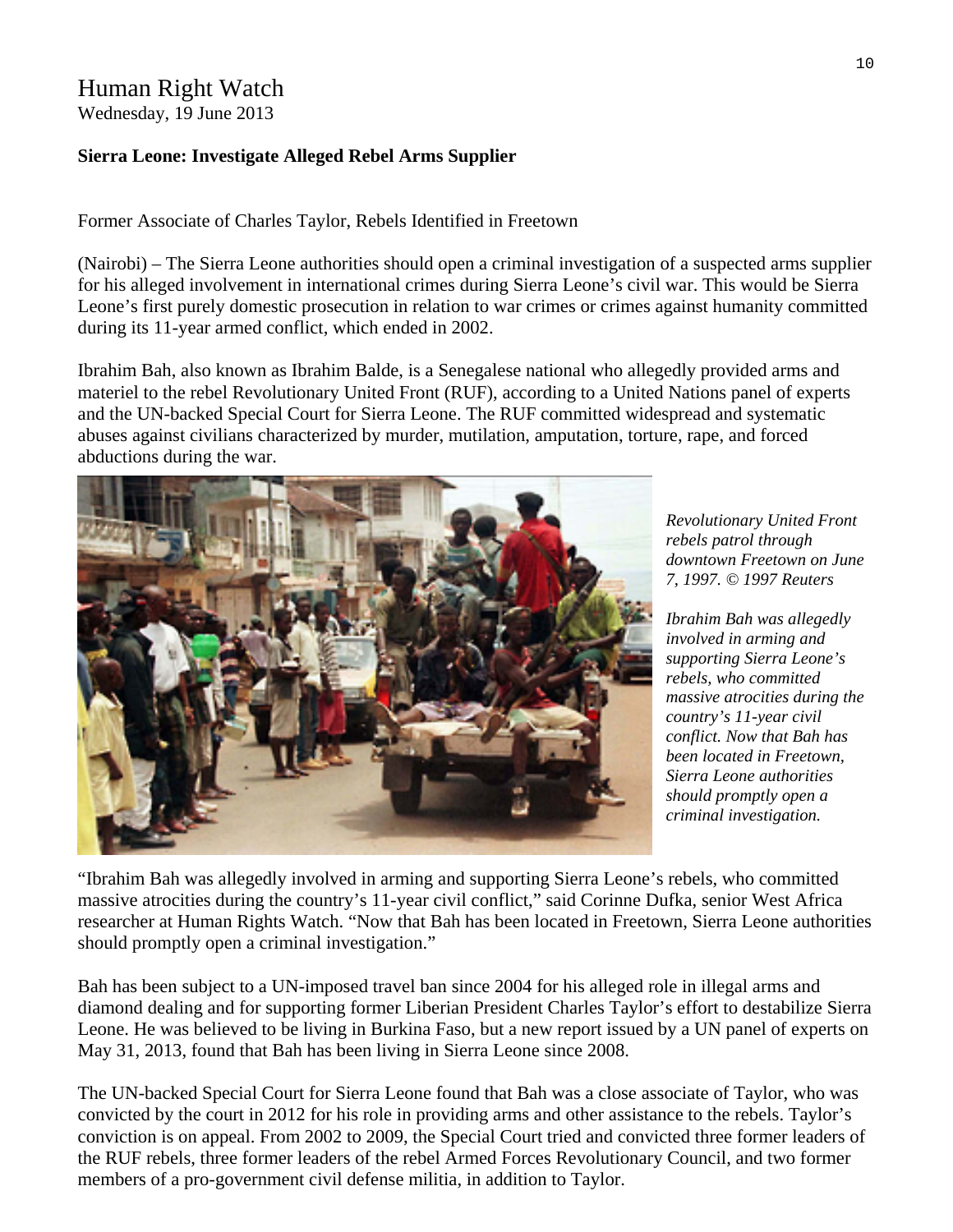The Sierra Leone government and the UN established the hybrid international-national court, the Special Court for Sierra Leone, in 2002 to prosecute those "bearing the greatest responsibility" for crimes committed during the conflict. However, the tribunal is winding down operations. One of the hoped-for legacies of the Special Court is that it has helped build capacity in Sierra Leone to prosecute international crimes domestically, including those committed during Sierra Leone's armed conflict. Numerous Sierra Leoneans have worked as investigators, prosecutors, and defense counsel at the court.

"The Special Court has made a vital contribution, but its work should not be the end of the road," Dufka said. "Domestic cases are also needed to more fully ensure justice for the gravest crimes committed during Sierra Leone's war."

Sierra Leone's domestic criminal code lacks some definitions of serious crimes in violation of international law, and laws incorporating these crimes should be adopted. However, ordinary crimes such as rape and murder that underlie such crimes are available under the domestic code.

"Sierra Leone has taken major steps over the past decade to promote justice for serious crimes committed during its horrific civil war and to build respect for the rule of law," Dufka said. "Investigating Bah for possible criminal prosecution would be an important way to build on this progress."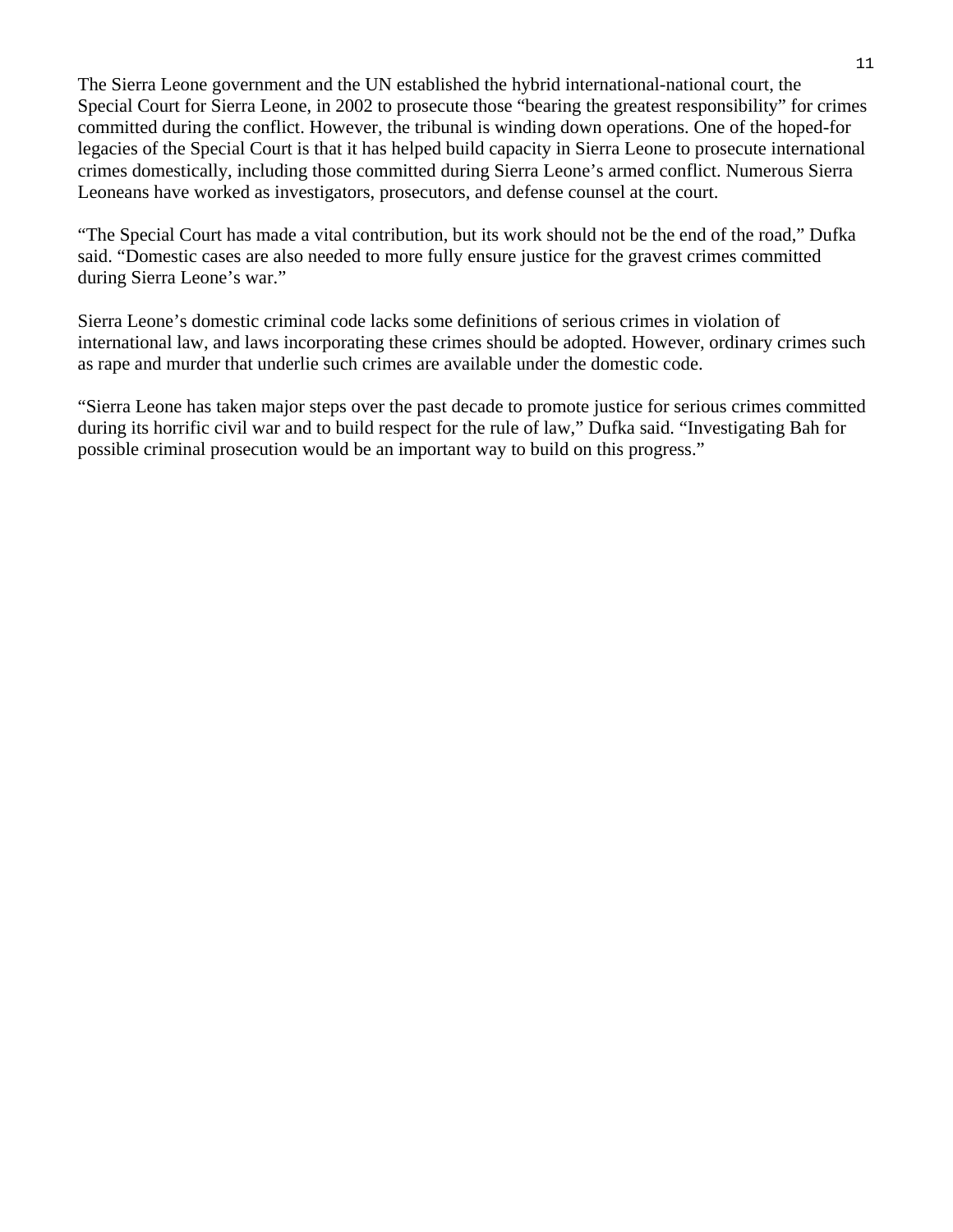## The New Dawn (Liberia)

Wednesday, 19 June 2013

#### **Liberians Seek War Crimes Court**

Most ordinary Liberians are calling for the establishment of a war crimes court to prosecute perpetrators of hideous crimes during the country's civil conflict.

The Independent National Commission on Human Rights (INCHR) said most Liberians believe there can be no genuine peace without justice therefore, perpetrators of mayhem against peaceful citizens should have their day in court.

A peace deal signed by Liberian warring parties in Accra, Ghana in 2003 settled for a Truth and Reconciliation Commission against a war crimes court, a key compromise that motivated warring factions to disarm in 2004, which paved the way for democratic elections subsequently.

The TRC, which completed its duties in 2009, indicted leaders of various warring factions, including top commanders for war crimes and recommended for prosecution, but the final report of the commission seems to have been placed on the shelf by the Liberian Government.

However, the INCHR Commissioner Thomas Abu Bureh said participants of phase one of a palaver hut program conducted recently in three counties, Grand Bassa, Rivercess and Sinoe, respectively called for a war crimes court.

Commissioner Bureh said people were yet to come to terms with their wounds as they continue to grieve of hurt sustained from the civil conflict, which ended nearly 10 years ago.

"These participants or victims believed that there must be prosecution before reconciliation so they want war crimes court set up here," Bureh noted. He said it is possible for both victims and perpetrators to sit face-to-face, but regrettably, the issue of prosecution is not in the palaver hut program.

The former TRC recommended names of over 100 war crimes suspects for prosecution. The Liberia conflict reportedly killed about 500,000 people with millions of dollars worth of properties destroyed from 1989 to 2003; writes TKS.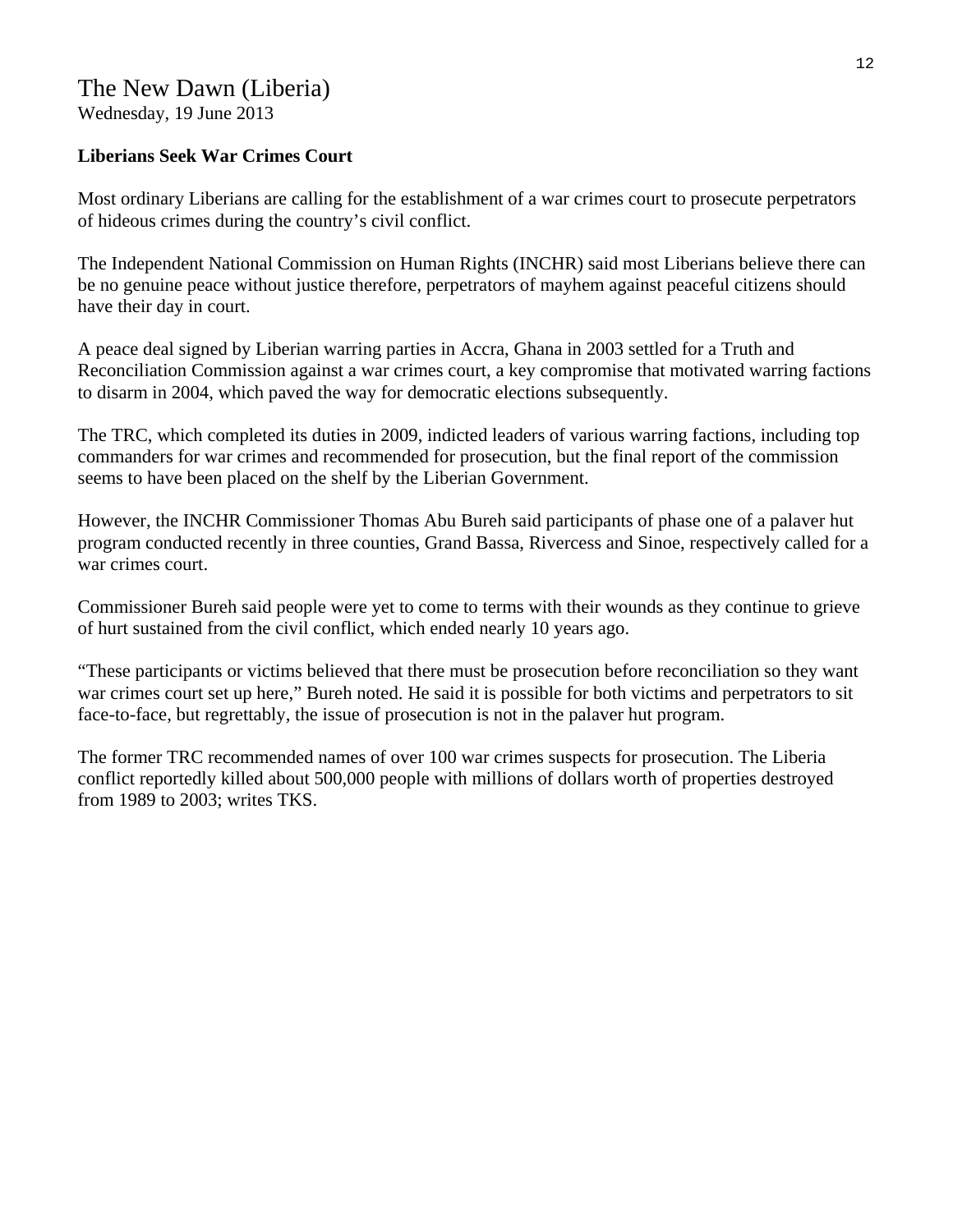### InsightNews.com Monday, 10 June 2013

#### **Liberia strife toll: Starvation, massacres, child soldiers, rape**

The Coalition for Justice in Liberia (CJL) symposium geared toward training staffers on how to unearth and report gross human rights abuses, including war related massacres taking place around the world, ended last week with participants pledging to work together to end a "culture of impunity" by perpetrators of genocides.

Most of the speakers at the ceremony vowed that war criminals living in the United States and Europe will eventually be booked no matter how long they run or evade justice.



The conference, held at the Brooklyn Center City Hall, brought together a group of hardcore international human rightsb activists, lawyers and representatives, some from the U.S. Department of Justice and the Department of rights journalists were also among the panelists at the forum.

Homeland Security and Naturalization. Liberian human<br>rights journalists were also among the panelists at the<br>forum.<br>Among the journalists were CIVITAS' director, Hassan<br>Bility and former Associated Press correspondent Jame Among the journalists were CIVITAS' director, Hassan Bility and former Associated Press correspondent James Kokulo Fasuekoi. Bility who presently runs CIVITAS, a human rights group based in Liberia, suffered severe torture at the hands of Charles Taylor's securities prior to the fall of Taylor's regime. Bility spoke about his ordeals

in the former dictator's prison and the process which led to his released. Taylor had agreed to free Bility but only if he would agree to leave Liberia. Bility was later flown to Ghana, and then to the U.S. after the U.S. Embassy in Monrovia reached a compromise with the former warlord.

Journalist and author, Fasuekoi who covered the Liberian Civil War for more than a decade before escaping the country two years after Taylor became president, introduced a new dimension to the event.

He screened vivid photographic slides of child-soldiers, mass starvation, massacres, warlords and rebel commanders, which brought fresh memories of the war. Some of Fasuekoi's war images were so ghastly that some members of the audience had to turn away from the screen. Among panellists0 for were University of Liberia political science professor Alaric Tokpa and Tony Leewaye, a Minnesota based Liberian community organizer and social worker.

During the conference, participants spoke of gross human rights abuses including genocides carried out in Liberia with a focus on people whose actions led to the carnage and mayhem that characterized the 14 year brutal war.

Other places where gross human rights violations have occurred in the past such as the East African country of Rwanda and Guatemala in South America were placed under the spotlight and U.S. human rights activists and lawyers attending the forum briefed the audience on the level of progress they have made so far in those countries in terms of prosecuting perpetrators of abuses and massacres via international justice systems.